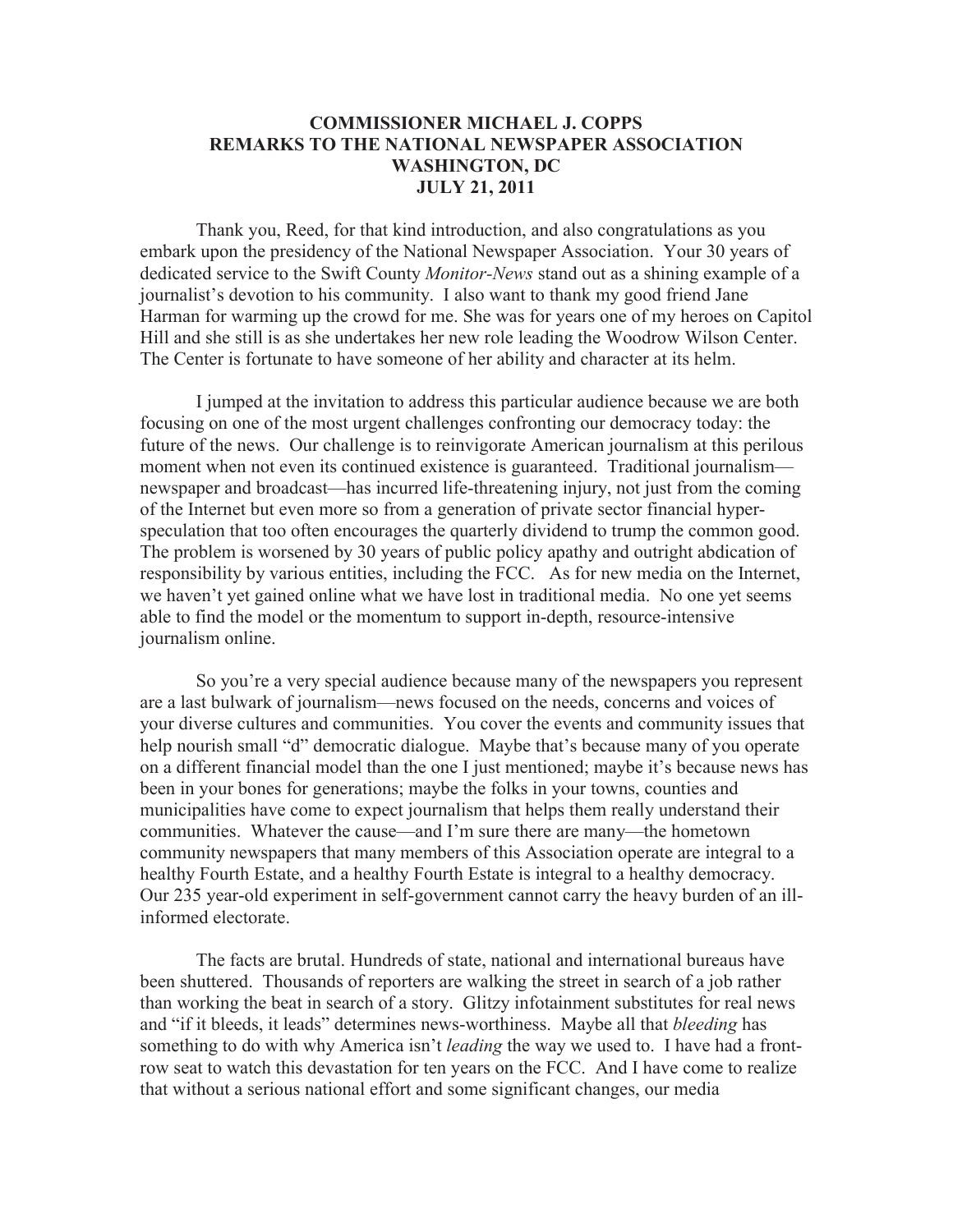environment will only get worse. I believe we can—and I believe we must—find ways to redeem the promise of journalism because good journalism is so vital to redeeming the promise of America.

You as journalists have the lead role here. But you should also realize there are millions of Americans in communities from coast-to-coast who know that something is not quite right, who understand the consequences of fewer voices and less news, and who are looking for solutions. I have met them everywhere I go. I have seen citizen action at work, even in this day when so few special interests wield so much outrageous power. So I know Americans can still be agents of change in their own country. My point is there is support out there to tackle this problem. It needs to be harnessed; it needs to be engaged. Fair warning, though: engaging means finding the courage to speak up and to weather the visceral knee-jerk reactions that come whenever "public policy" and "the press" are mentioned in the same sentence.

There are two schools of thought on what role government should play in providing the infrastructure to inform our citizens. The first school would say, "Leave this important task to the free market and deregulate the entities that serve this purpose." That school has been in charge of the classroom for most of the past 30 years. It's why we are where we are. Or, as my old boss Senator Fritz Hollings might say, it's why "the ox is in the ditch." It's why we've had an ongoing orgy of private sector consolidation with a few mega-media companies buying up small, independent newspapers and broadcast stations in search of those always beckoning—but seldom found—economies of scale. Actually, the more frequent result of merger mania has been cutting deep into the news muscle of the combined organizations in order to pay down the huge indebtedness these transactions inevitably entail. My friend Frank Blethen is clearly onto something when he argues it's not the newspaper model *per se* that's broken; it's the financial model that's been grafted onto our media sector that has wreaked such havoc.

The irony in the "hands-off" approach is, of course, that the more government abdicates its responsibility to enforce the rules on the books or to provide our citizens with different viewpoints, the stronger government becomes. In a society where watchdog journalism is essential, more than two dozen states don't have a single reporter accredited to Capitol Hill. How's that for holding the powerful accountable? At the state level, legions of lobbyists outnumber professional journalists by orders of magnitude. At last count, PR professionals outnumber journalists 3-to-1 and I'm certain the gap is widening. Who can begin to count the stories—the good, the bad and the ugly—that go untold and undiscovered because investigative journalism is on the endangered species list?

The second school maintains that there is a role for government in general and the Federal Communications Commission in particular. The general public policy role is to provide an environment that encourages the production and dissemination of news to all our citizens. It's as old as the Constitution and as apt as ever. And it remains reigning Supreme Court doctrine: "It is the purpose of the First Amendment to preserve an uninhibited marketplace of ideas in which truth will ultimately prevail." Infrastructure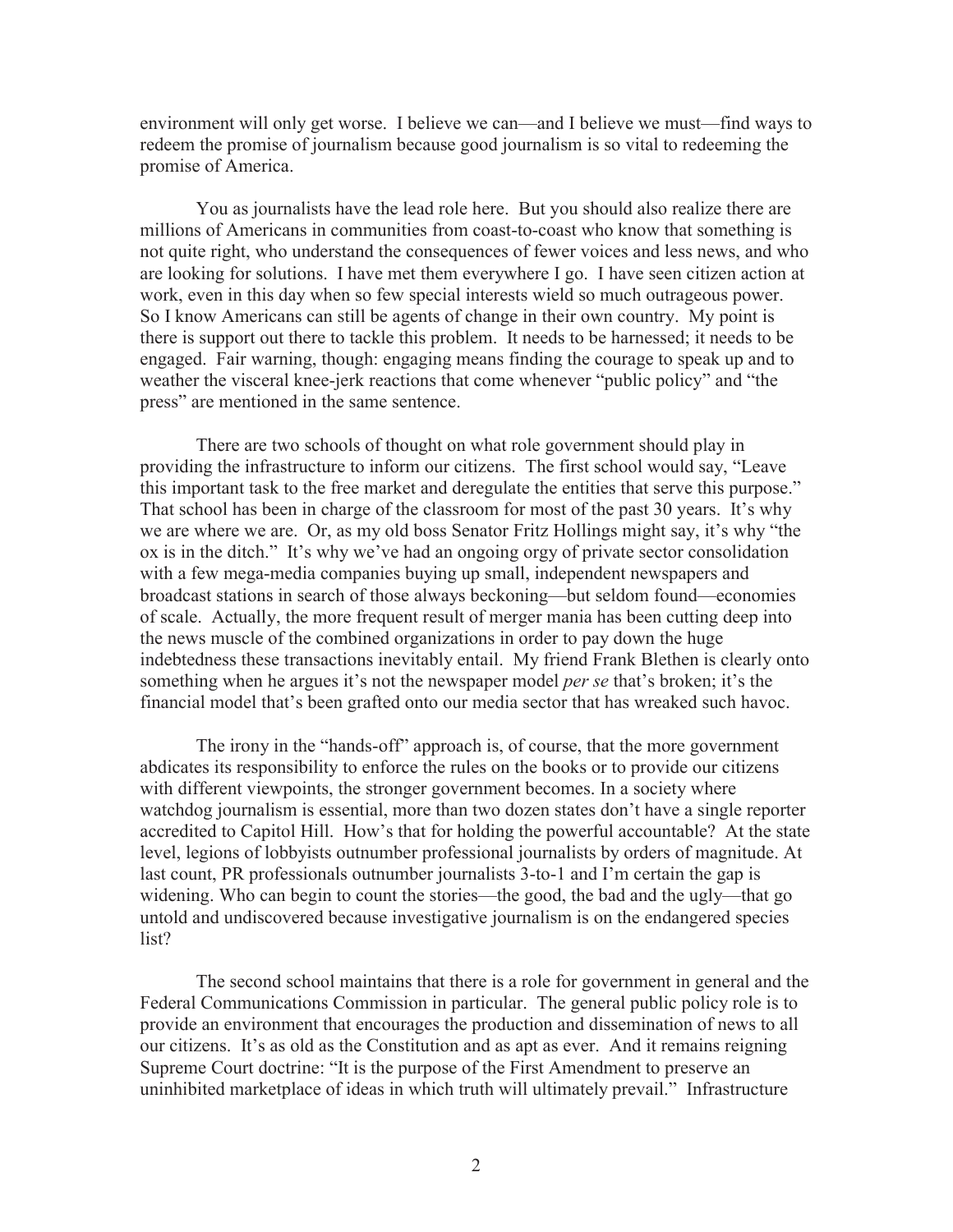building is part of this general charge—from postal roads in the early days to national broadband now. Supporting a diversity of business models—like non-profit media, for example—and providing appropriate tax incentives could be other parts. So perhaps could looking at postal rates and their role in newspapers' current problems. Keeping markets open and competitive instead of allowing them to constrict and constrain is also a key government function. The FCC shares with other agencies the responsibility to keep telecommunications and broadcast media open and competitive. Our role is also to encourage that the public spectrum—a still scarce resource—is put to good public purpose. The Commission is charged with encouraging the availability of communications infrastructure to every American, ensuring the distribution of news and information, making the airwaves accessible, protecting consumers, encouraging innovation and new technologies, and keeping government leaders and citizens alike informed about the potential and the pitfalls of developments in the communications sector. As regards broadcasting, we are charged with licensing stations and ensuring that they serve the public interest. A license to broadcast is a privilege, not a God-given right, and the privilege of keeping the license depends—at least in theory—upon the quality of stewardship a station delivers. We have not revoked a license in more than 30 years.

Last month the FCC released a long awaited report entitled "The Information Needs of Communities" which chronicled the great upheaval that many of you have lived through and which highlighted a worrisome lack of local accountability journalism. I agreed with many of the report findings, but I was seriously disappointed at the lack of specific, hard-hitting recommendations to confront these problems. The report detailed many instances of FCC shortcomings. A third of commercial broadcasters do little to no news. Media companies routinely game the ownership rules through clever stratagems like shared service agreements, leaving lots of people the option of watching the same exact news program on three different channels. The list goes on. But when it comes time to step up and do something meaningful with the issues in the FCC wheelhouse, the report instead calls for *philanthropies* to do more, suggests that *Congress* might want to act, and proposes that the *IRS* do something. I looked in vain for comprehensive proposals for the *FCC*, or even for some healthy starts in that direction—like developing up-to-date public interest guidelines for station licensing. We had those once—we just never bothered to implement them.

I shared a stage with Ted Koppel over at the New America Foundation right after the report came out, and Ted confirmed what I have heard from Walter Cronkite, Dan Rather, Marvin Kalb, and a host of other veterans—that broadcasters once-upon-a-time felt a deep and solemn responsibility to do real news. Back then they knew the bargain that had been made for free use of the people's airwaves. The network owners knew it, too. Bill Paley told his news operation that he had Jack Benny to make money, so they should go out and do the news and he would figure out how to pay for it. That didn't last. News operations began to see themselves as profit centers, so now we see examples of hospitals giving \$100,000 to stations to do stories painting them in a good light and guests on morning news shows actually paying to get on the air. So I wasn't really surprised when an Annenberg study last year looked at the evening news in Los Angeles and found an average of just 22 seconds of hard local civic news per half hour broadcast.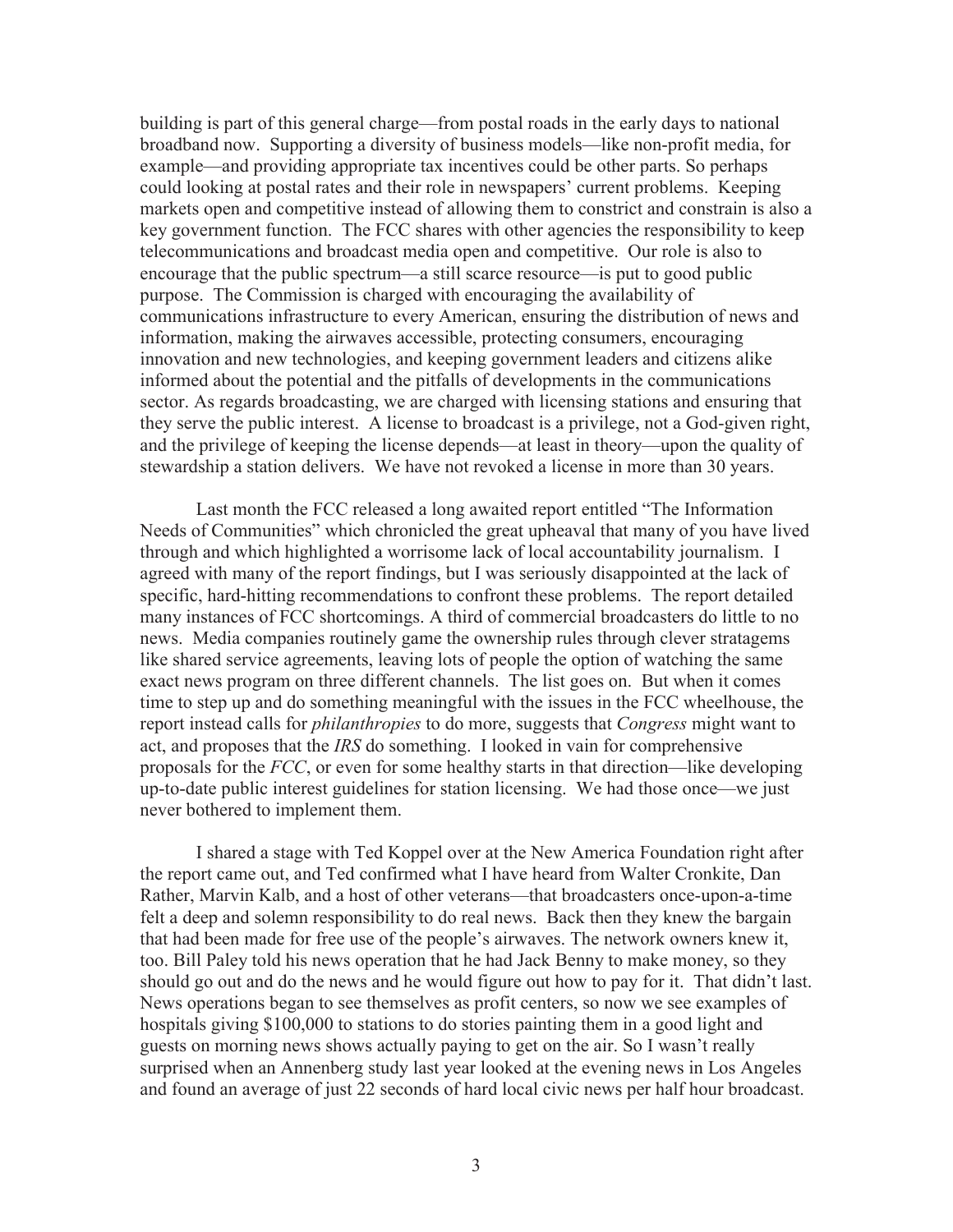Now don't get me wrong—there are a lot of broadcasters out there still working mightily to serve the public interest, trying to do for their stations what you are trying to do with your newspapers. The problem is trying to do that job in such an unforgiving financial marketplace. How different an environment from the one many of you and your broadcaster friends—often small independents run by families with generations of skin in the game—grew up in! Whoever observed that "all change is not progress" surely had a point.

At the beginning of this month the Third Circuit Court of Appeals handed down an important decision on the FCC's media ownership rules. It was a victory for consumers, media advocates and, I believe, anyone looking for more diversity in their media. One part of the decision sent back to the Commission was the much-loosened and loophole-ridden newspaper-broadcast cross-ownership rule that the previous FCC had approved, over the strong objections of Commissioner Adelstein and me. I hope such a rule will never again emerge through our portals. Please note: I said "hope"—I bring no guarantees. The Court also told us that when we look at ownership going forward, we are to do so in a more public and transparent fashion. We failed that one miserably in 2007 when the last newspaper-broadcast cross-ownership rule was rammed through.

A major part of the Third Circuit's decision addressed the FCC's unforgivable lack of action on the diversity front. America's media have a serious diversity problem. In a country that is nearly one-third minorities, people of color own 3.6 % of full-power commercial television stations. Minority-owned newspapers do better but not much just 9%. Those diversity shortfalls shortchange not just a lot of people—they shortchange our country. Diversity in coverage and diversity of viewpoint both hinge, in the real world, on diversity of ownership. We've known the facts for years. It should be the urgent priority of the FCC to act aggressively on this now. Why we are not continues to mystify me.

At this point, some in the audience might be saying, "All this talk is about yesterday. Wake up! We're in the Digital Age. Everything has changed." Now, I yield to no one in believing that the Digital Age holds amazing promise for expanding the scope of our democratic dialogue. And it is true that technology has in a number of ways revolutionized news-gathering and that innovation is always occurring on the Internet. Upstart investigative project ProPublica has won two Pulitzers in two years, crowdsourcing is being used on a grand scale, and Twitter disseminates first-hand accounts the world over, including one from an unsuspecting neighbor who didn't realize the helicopters he heard overhead were in fact on a mission to kill Osama bin Laden. Barriers to self-publishing are lower than they have ever been. There is lots of commendable experimentation, but let's recognize that building a new town square paved with broadband bricks and stacked with good news and information is not going to happen on auto-pilot. Nor will the Internet achieve its promise via so-called "content farms" popping up to churn out repetitive, previously-aggregated popular stories in hope of snagging some digital revenue. Right now approximately 90% of the news and information journalism that Americans rely on, including the news they read online, originates from traditional journalism—newspapers and broadcasting. There may be lots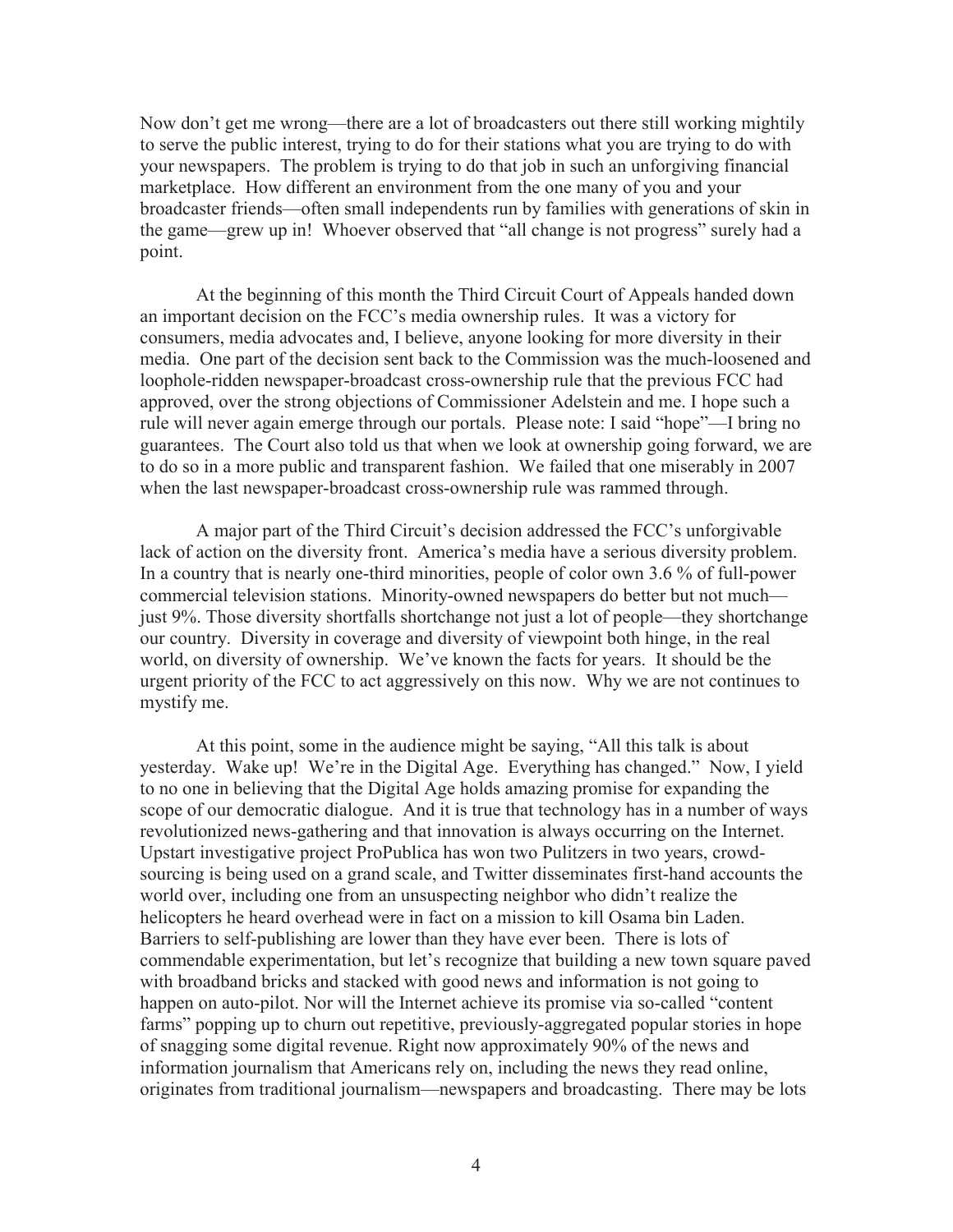of channels and web avenues out there to distribute what is produced, but what is produced is far fewer original stories. The analogy of a bucket brigade is a good one: more and more buckets (the millions of websites) but less and less water (original reporting) to go around. Meanwhile the fires rage. So everywhere around us are telling signs that the news and information journalism we relied on for so long is dwindling and the Internet cannot fulfill its democratic potential without sustainable journalism. Consider this: According to a recently-released study for the Commission, written by Professor Matthew Hindman, local news online accounts for less than one-half of one percent of page views and, staggeringly, almost 98% of local news originates from traditional news outlets. For those who say, "Be patient and all will be well," my reply is that we don't have the time to sit idly by and endure further diminishment of our civic dialogue. Time is not our friend.

It's not a new challenge that we face. Our Founding Fathers knew how important the spread of information was to the success of their fledgling country and they made it happen by providing newspaper subsidies and building postal roads for delivering the news—an expense second only to that of preserving the young nation's defense. Thomas Jefferson famously said, "Were it left to me to decide whether we should have a government without newspapers or newspapers without a government, I should not hesitate for a moment to prefer the latter." But then he went on to say, "But I should mean that every man should receive those papers and be capable of reading them." How does Jefferson's advice translate into our Twenty-first century world?

Which brings me to my last point. We need to be a news literate people. Our goal should be that every American possesses the skills to discern news from infotainment, fact from opinion, and trustworthy information sources from untrustworthy. This is not an inconsequential challenge. In an era when facts are scarce and opinions are abundant, it's tough slogging to make sense of the barrage of information coming at us. For some, the easiest route is to pick the opinion narrative that best suits their ideologies, read nothing else, and just shout it from the roof-top. But if we are serious about tackling the mountain of obstacles that our kids and our country confront, we'd better find our way back to the facts real quick. Our kids and grandkids are inheriting a country that's lacking a lot of the assurances you and I had growing up, and it is nowhere written in the stars that their country is going to be the land of opportunity many of us enjoyed. Our present civic dialogue is not going to get us there.

This is not a right or a left issue, because the dialogue on both sides will benefit as its quality is enhanced. If Americans learn the value of hard-hitting journalism at an early age, it will not only translate into a sharper-eyed electorate—but it might also drive profits for quality content providers as consumers demand more reliable, less-biased information. We also need to get serious about public support for public media. Right now, consumers shell out thousands of dollars for electronic devices, hundreds more for data plans, and yet they respond to surveys that they will not pay for news, not even a nickel. The country's pitiful investment in public media mirrors this reluctance. Compared to other democracies that invest in robust media to the tune of \$50 or \$100 and more per capita per annum, we ante up about \$1.35. And the debate taking place in your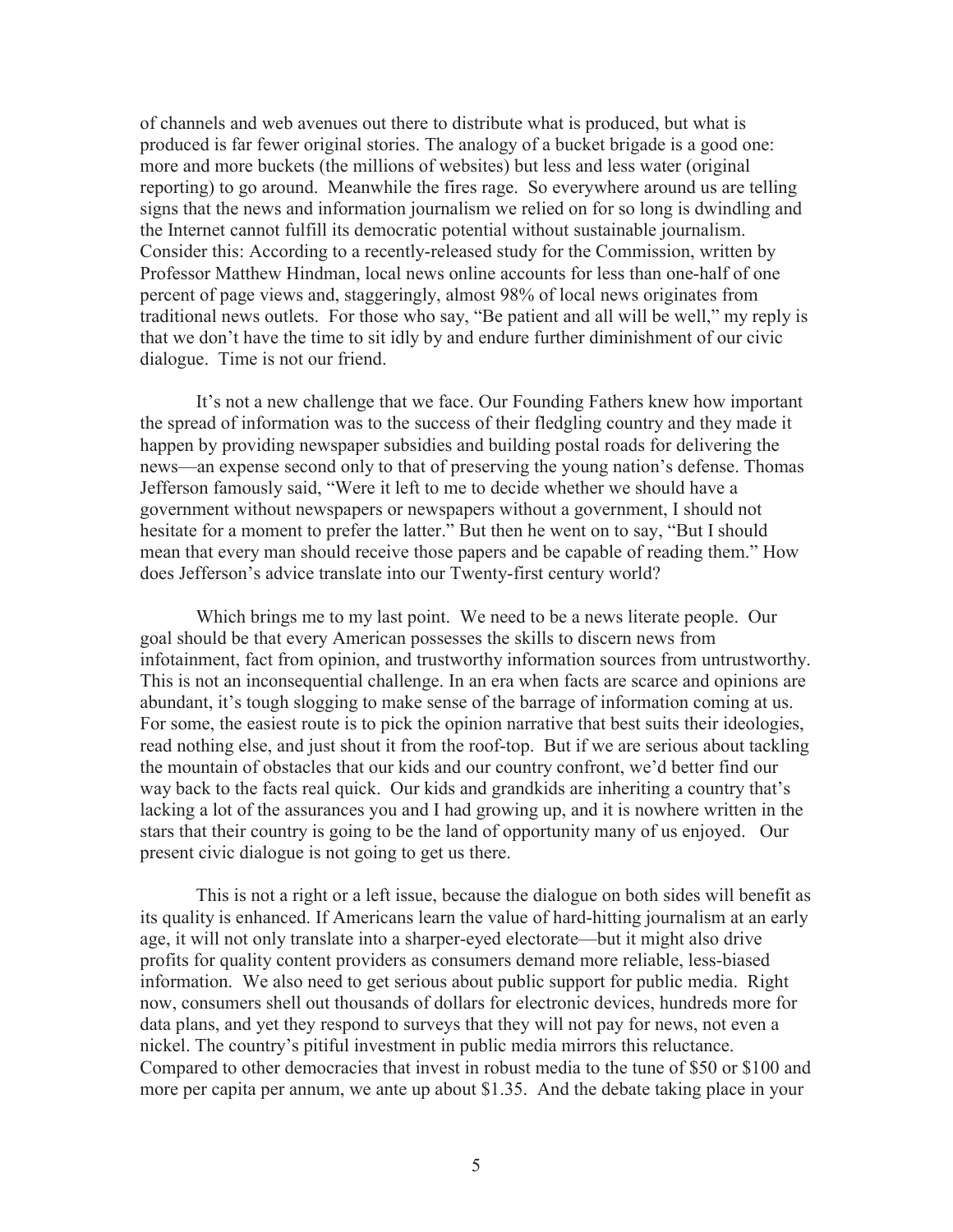nation's capital right now is this: shouldn't even this paltry amount be zeroed out? Go figure.

Happily, there is good work being done on the literacy front. One example is the News Literacy Project that pairs secondary school students with active journalists who instill such skills as determining veracity, quantifying bias, and identifying the level of accountability. As its founder, Alan Miller, has said of the students he has encountered, "most view all the information that appears on their screen as created equal." The Carnegie-Knight report "Young People and News" also came to the conclusion that the respondents were "ill-equipped to process the hard news stories they encounter." There are other organizations and academics working on this issue, too. What we need is a way to get it to scale quickly.

The FCC's National Broadband Plan firmly advocated for new forms of literacy, but we need to get past the point of merely promoting awareness and take real steps to incentivize increased news literacy programming in our schools and communities. A worthy down-payment toward building this into our educational system would be a K-12 online news media literacy curriculum. There's something here for every grade level and every age. We could begin by taking an inventory of materials already available out there that could be identified and selected from. I am constantly amazed at how much material exists, but no one knows what everybody else is doing. So we could put together a clearing-house of the best ideas and programs that teachers could use in their classrooms. The teachers could then tailor their programs to their local school needs, engage their students with news and information not otherwise available to them, and teach them how to evaluate this information. Let me also emphasize that schools would be free to use this or not, thereby avoiding some of the jurisdictional knots that so often tie the Department of Education's hands.

I see a real opportunity for a public-private partnership to get this worthwhile endeavor off the ground. There could be roles for local businesses and civic organizations, government and philanthropies, community media centers, libraries and PEG stations, and for many others to utilize their expertise and even their personnel—not just to provide access to the digital realm, but to foster the skill-set necessary to make sense of the terabytes of information floating around in cyberspace and to know what to look for when they pick up a newspaper. If we expect there to be a demand for quality news, then we need to teach the lessons on how to determine quality. Who knows? maybe we could actually move from the Information Age to the Comprehension Age. But it will take a lot of people pitching in to get it done. You know, there could be a wonderful role here for organizations like The National Newspaper Association, too. I hope you'll consider it. As individuals, I hope each of you will think about taking this message back to your communities and maybe contact your school boards to make yourself available as community news experts and outlets to give this endeavor wider reach. Perhaps you might hold some community roundtables, too. And I want especially to recommend this to the Next Generation folks in the audience, because here's something you can do for journalism—and for your country.